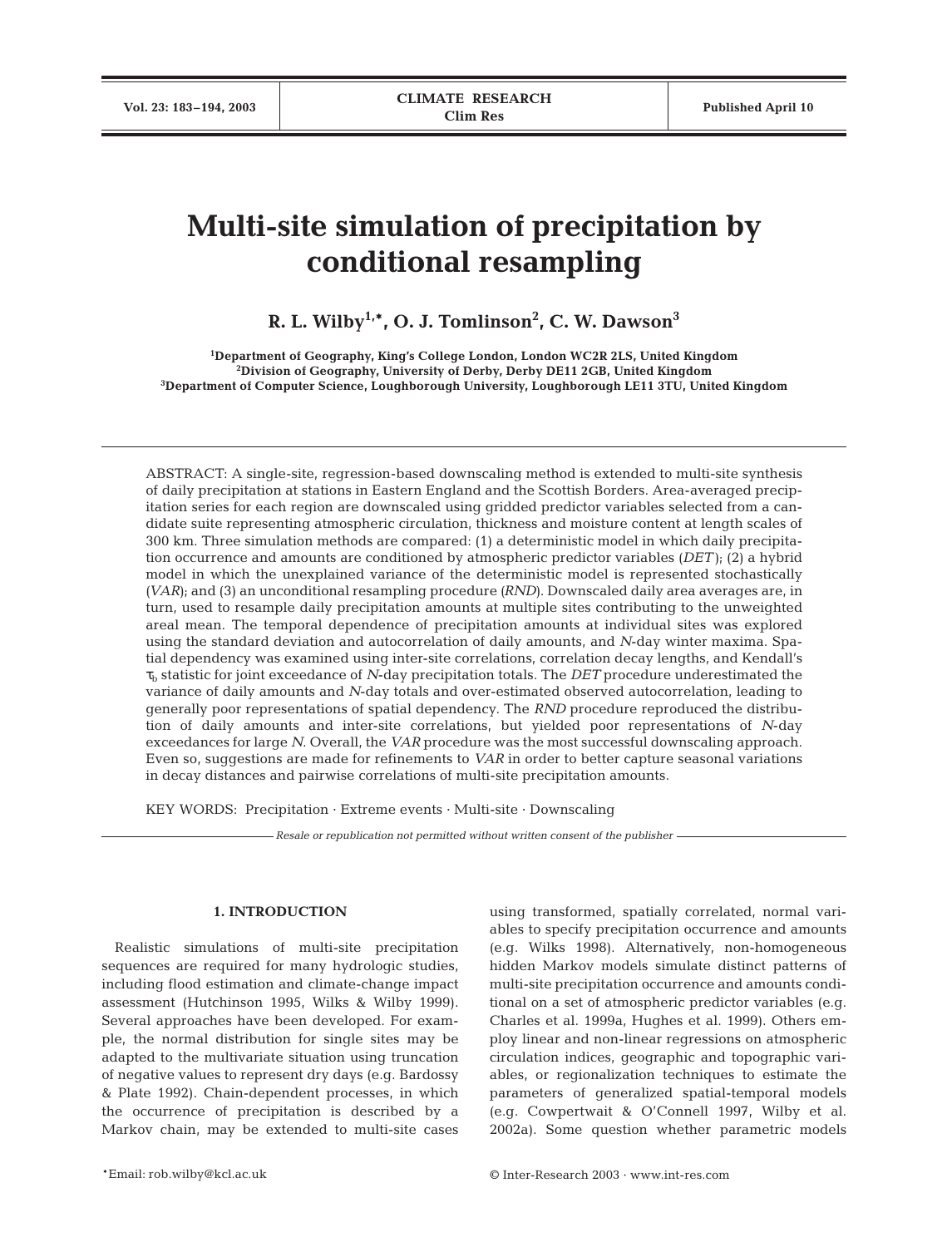can reproduce all aspects of spatial dependence of daily precipitation and have chosen to develop nonparametric resampling schemes. For example, involving the selection of daily precipitation amounts from observed data using analogue methods (e.g. Zorita et al. 1995) or re-sampling of nearest neighbours, conditional on simulated values for previous days (e.g. Rajagopalan & Lall 1999, Buishand & Brandsma 2001).

This paper deals with multi-site generation of daily precipitation at stations in Eastern England (EE) and the Scottish Borders (SB) using an extension to a hybrid regression/weather-generator model (Wilby & Dettinger 2000, Wilby et al. 2002b). The inter-site distances range from 13 to 291 km, and the site elevations from 2 to 253 m above mean sea level. The weather generator, Statistical DownScaling Model (SDSM), was initially developed for downscaling future climatechange scenarios at single sites given large-scale climate variables supplied by general circulation models (GCMs). Because of intended applications to extreme discharge simulation under present and future climate forcing, attention is now focused on the model's ability to reproduce temporal and spatial dependence of daily and *N*-day maximum precipitation amounts across multiple sites. Accordingly, model simulations are assessed using the temporal dependence of daily amounts, correlation decay lengths, and Kendall's  $\tau_{\rm b}$ statistic for joint exceedance of 1 and 20 d winter-maximum precipitation amounts at pairs of stations. The 20 d event was chosen to interrogate lower-intensity, longer-duration events of the type resulting in the autumn 2000 UK floods (DEFRA 2001). In addition, distributions of observed and synthetic 5, 10, 20 and 60 d annual maxima are compared for critical flood seasons.

## **2. MODEL DESCRIPTION AND DATA**

The SDSM approach to multi-site generation of daily precipitation involves 2 distinct steps. First, the generation of a 'marker' precipitation series for areal average amounts across multiple sites conditional on a set of large-scale atmospheric predictor variables. Secondly, the resampling of observed daily precipitation from constituent sites, conditional on the downscaled precipitation series of the marker site. This 2-stage process is described in more detail below, along with the station data and performance measures.

**2.1. Generation of daily precipitation series for the marker site.** Full technical details and split-sample tests of SDSM are provided by Wilby et al. (1999, 2002b), and Wilby & Dettinger (2000). Within the taxonomy of statistical downscaling techniques, SDSM is best described as a hybrid of the stochastic weather generator and regression-based methods, because large-scale daily circulation patterns and atmospheric moisture variables  $(j = 1, 2, ..., n)$  are used to linearly condition local-scale weather-generator parameters (e.g. precipitation occurrence and intensity) at individual sites. In general:

$$
\omega_i = \alpha_0 + \sum_{j=1}^n \alpha_j \hat{u}_i^{(j)} \tag{1}
$$

where  $\omega_i$  is the conditional probability of precipitation occurrence on day  $i$ ,  $\hat{u}^{(j)}$  are normalised atmospheric predictor variables (see below), and  $\alpha_i$  are regression coefficients estimated for each month using leastsquares regression. Wet- and dry-spell sequences are determined stochastically by comparing ω*<sup>i</sup>* with the output of a linear random-number generator, *ri*. If it is found that precipitation occurs (i.e.  $\omega_i \leq r_i$ ), the conditional distribution consists of regressions of inversenormal-transformed precipitation amounts at the site on the large-scale atmospheric circulation using:

$$
Z_i = \beta_0 + \sum_{j=1}^n \beta_j \hat{u}_i^{(j)} + \varepsilon
$$
 (2)

where  $Z_i$  is the *z*-score,  $\beta_i$  are regression coefficients estimated for each month using least-squares regression, and ε is an error term which is modelled stochastically using a series of serially independent Gaussian numbers,  $\varepsilon \sim N(0,\sigma^2)$ , and:

$$
Z_i = \phi^{-1}[F(y_i)] \tag{3}
$$

in which φ denotes the normal cumulative distribution function and  $F(y_i)$  is the empirical distribution function of *yi*, the daily precipitation amounts (Charles et al. 1999a). The normal cumulative distribution is constructed from all daily amounts. In other words, separate φ are *not* derived for each month so as to maximise the sample of large precipitation amounts available for resampling (see below). Note also that the same predictor variables,  $\hat{u}_i^{(j)}$ , are used for downscaling both precipitation occurrence and amounts, and that all predictors have been normalised with respect to their climatological mean,  $\bar{X}^{(j)}$ , and the standard deviations,  $σ<sup>(j)</sup>$  (in this case using the period 1961–1990):

$$
\hat{u}_i^{(j)} = \frac{\mathbf{x}_i^{(j)} - \overline{X}^{(j)}}{\sigma^{(j)}}
$$
(4)

Normalised predictors are routinely employed in order that the same models may, if necessary, be applied to future climate-scenario generation using normalised GCM output.

**2.2. Extension to multiple sites.** For multi-site applications, the single-site model is first used to generate a series of daily precipitation amounts at a 'marker' site. In the present study, the area average is used as the marker series, but precipitation occurrence at individual sites might also be used (as in Palutikof et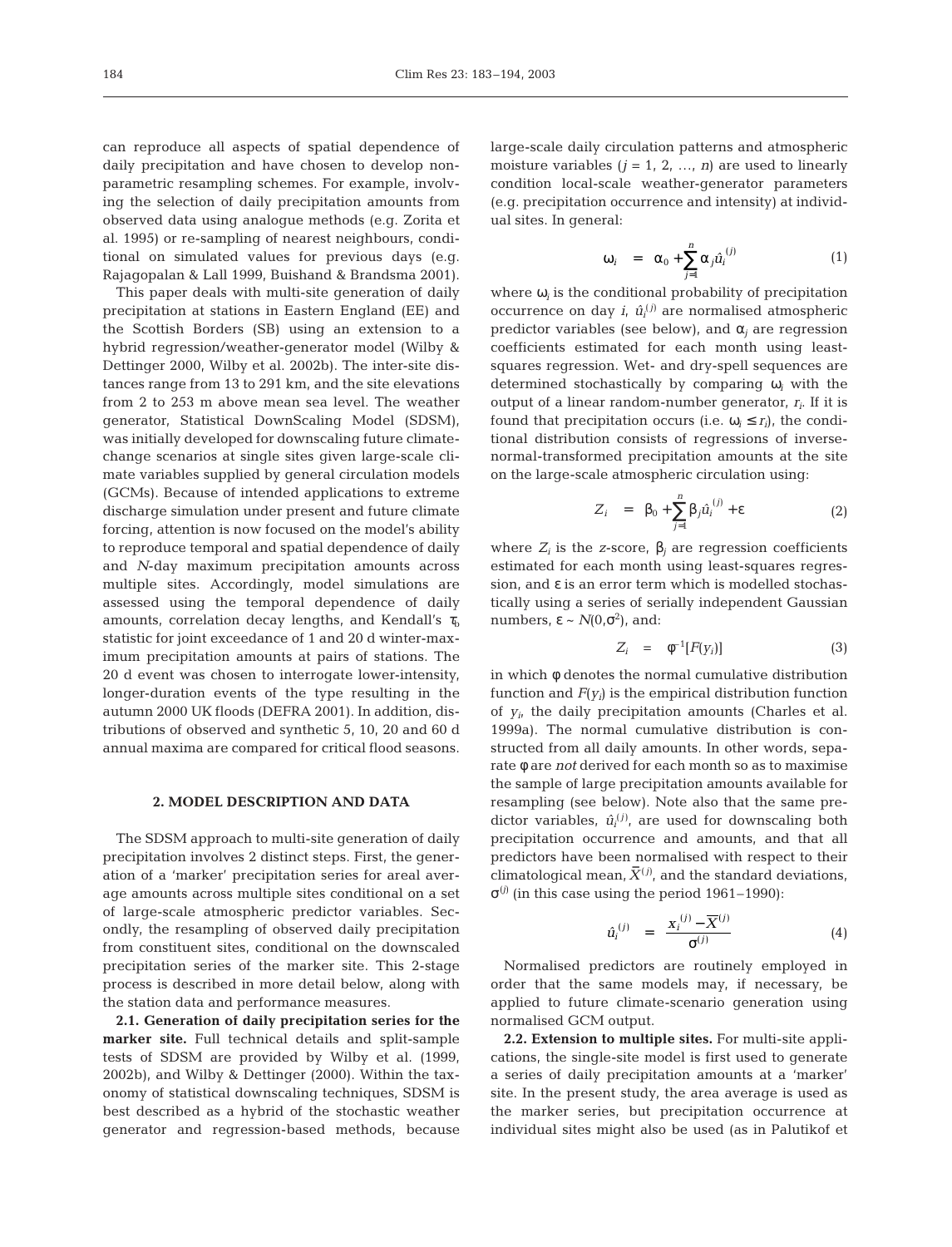al. 2002). Wet-day amounts are resampled from the empirical distribution of area averages (*yi*), conditional on the large-scale atmospheric forcing and the stochastic error term (Eqs. 2 & 3). The actual amount is determined by mapping the modelled normal cumulative distribution value onto the observed cumulative distribution at the marker site. For example,  $Z_i = 0$  would map to the median value of the observed set of daily precipitation amounts, together with the specific date on which that amount fell. The date is, in turn, used to resample the actual amount from each location in the multi-site array (some of which may return zero amounts, despite the fact that the marker series indicates a wet day). Note that it is possible for a combination of January predictors to produce a value of  $Z_i$  that can only be matched to a precipitation amount in June.

If the marker series is based on an unweighted average of several sites (as here), the resampling procedure preserves both the areal average of the marker series and the spatial pattern of the multi-site array. Furthermore, by using areal averages instead of single sites as the marker series, the risk of employing a non-homogeneous record is reduced, and the signal-to-noise ratio of the predictand is increased. As with all other resampling methods, the maximum *daily* value(s) to be generated cannot exceed the maximum daily amount in the observations. However, synthetic *N*-day totals can exceed observed *N*-day totals if the atmospheric conditioning produces a sequence of  $Z_i$  previously unencountered in the training set.

**2.3. Study areas and data.** Daily rainfall data for 24 UK Meteorological Office stations were selected on the basis of their geographical coverage, completeness and reliability of records for the period 1961– 1990 (Fig. 1). Half the sites were distributed across Southern and Eastern England (EE), the remainder across the Scottish Borders (SB). The station elevations were generally lower in EE than in SB (an average of 35 and 126 m above mean sea level, respectively). Conversely, station separations were on average greater in EE than in SB (149 and 107 km, respectively). Unweighted, area-averaged daily precipitation amounts were obtained from the 12 sites in each region. For the purpose of both the spatial analyses and downscaling, wet days were defined as 24 h periods with non-zero precipitation. The transition from imperial units to the metric system is unlikely to affect whether or not a day was classified as wet, given that the area average was derived from multiple sites.

All atmospheric predictor variables originate from the National Center for Environmental Prediction (NCEP) re-analysis data set (Kalnay et al. 1996), but were processed to conform to the  $2.5^{\circ}$  latitude  $\times$   $3.75^{\circ}$ longitude grid of the UK SDSM archive (Wilby & Daw-

son 2001), i.e. the Hadley Centre's HadCM3 model grid. The archive contains 32 daily predictors (describing circulation, thickness, and moisture content for 3 atmospheric levels), for 9 regions covering the British Isles, for the period 1961–2000. Although the mean sea-level pressures in the NCEP re-analysis are known to have a positive bias from 1941 to 1967, the worst affected areas lie outside the domain of the present study (see Reid et al. 2001). In addition, there is a lag interval between the timing of the precipitation day (ending at 09:00 h GMT) and the NCEP daily averages (indicative of conditions at midday). The influence on the predictand of the 'missing' 9 h can be accommodated by employing forward-lagged daily predictor variables in the downscaling; however, this refinement was not applied in the present investigation.

**2.4. Experimental design.** Two sets of experiments were undertaken. Firstly, the full 30 yr record was used to explore relationships between large-scale predictors and precipitation amounts at individual sites in order to elucidate the dominant physical controls in each region. This was undertaken via stepwise multiple linear regression *without* seasonal stratification of the data. The purpose of this experiment was to identify,



Fig. 1. Location of stations with daily precipitation observations in the Eastern England (EE) and the Scottish Borders (SB) for 1961–1990. The regional boundaries correspond to the SDSM predictor grid-boxes used for downscaling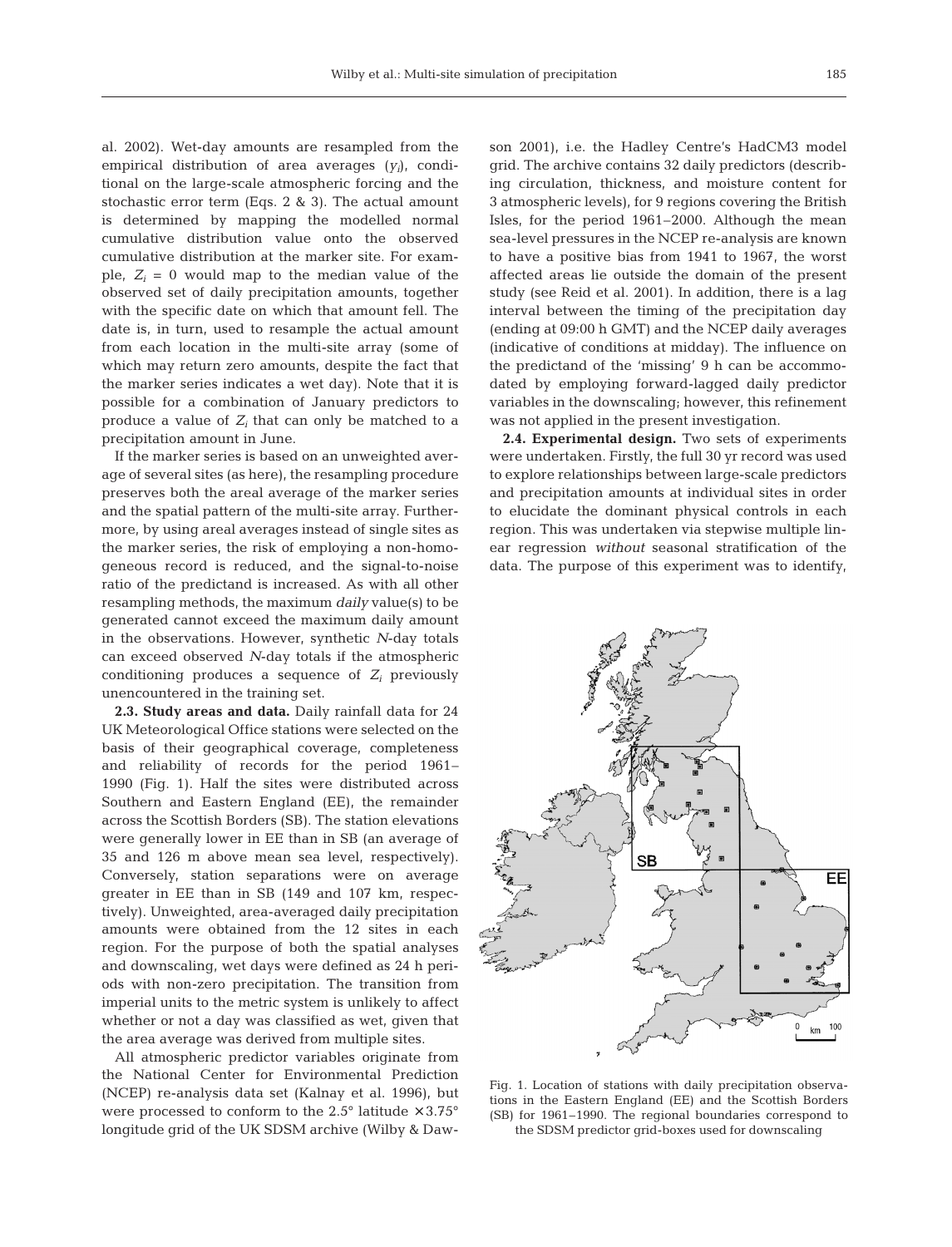by consensus, the most promising sub-set of predictors for area-averaged downscaling (below).

Secondly, the models were trained using the entire record of area-averaged daily precipitation amount in each region and predictors drawn from the multi-site analysis (above). For each region and month, largescale atmospheric predictors were fit by stepwise multiple linear regression to the inverse-normal-transformed areal averages. Three sets of downscaling experiments were then performed: (1) *DET*, in which only the deterministic component of the area-averaged amounts is represented (i.e. the  $\varepsilon$  term in Eq. 2 is omitted); (2) *VAR*, with variability in area averages due to both deterministic and stochastic components (i.e. the ε term in Eq. 2 is included); and (3) *RND*, an unconditional area-average model involving stochastic resampling of observed amounts with replacement. In all 3 cases, the resulting area-averaged amounts were used as the marker series for multi-site resampling.

# **3. MEASURES OF MODEL PERFORMANCE**

Multi-site model performance was assessed using 3 sets of measures applied to observed data and model syntheses for the period 1961–1990. (For a discussion of the model's single site, and split-record skill, refer to Wilby & Dettinger [2000].) Use of the full 30 years' data herein is justified on a number of counts. Firstly, the models were fit to the statistics of area-averaged daily precipitation occurrence and amounts, but were assessed in terms of spatial and temporal dependency at individual sites. Secondly, Kendall's  $\tau_{\rm b}$  statistic returns unreliable estimates from small numbers of station pairs and years, so the available record length had to be maximised. Thirdly, this is the conventional approach to models with stochastic processes and/or re-sampling procedures (see, for example, Wilks 1998, Charles et al. 1999a, Buishand & Brandsma 2001).

**3.1. Temporal dependence.** As witnessed by the events of the year 2000, extreme river discharges in the UK can arise from periods of prolonged heavy rainfall in autumn and winter (DEFRA 2001, Marsh 2001). Following Wójcik et al. (2000), sample standard deviations and lag-1 autocorrelation coefficients of daily precipitation values were calculated for each station for the winter half year to compare observed data with model syntheses. In addition, *N*-day winter maximum precipitation amounts were investigated for 5, 10, 20, and 60 d totals using observed and model data representing the area averages of the 2 regions, as well as the distributions of maxima at selected sites (Cambridge [EE], Carlise [SB], Edinburgh [SB] and Oxford [EE]).

**3.2. Correlation decay lengths.** Following the method of Osborn & Hulme (1997) the correlation, *r*, between the precipitation series at a station and every other station in the grid box was plotted against their separation distance, *d*. An exponential decay function was then fitted to the scatter of points, giving:

$$
r = e^{-d/d_0} \tag{5}
$$

where  $d_0$  is the correlation decay length at the distance where *r* falls to 1*/*e. A major advantage of this method over the estimation of mean inter-station correlation between all pairs of stations  $(\bar{r})$  is that regions with different station distributions can be compared. The exponential decay has also been shown to be a reasonable function for describing variations in daily precipitation correlations with separation distance for European sites (Osborn & Hulme 1997).

**3.3. Spatial association of** *N***-day precipitation maxima.** The final performance measure evaluates the spatial dependence of the *N*-day winter maxima at multiple sites by counting the number of joint exceedances of specified thresholds. Buishand & Brandsma (2001) used Kendall's  $\tau_b$  statistic to assess the degree of association from counts of exceedances of extreme rainfall at sites across the Rhine basin. They showed that if  $t_1$  and  $t_2$  are threshold precipitation totals at Sites 1 and 2, and  $\pi_1 = F_1(t_1)$ ,  $\pi_2 = F_2(t_2)$ , and  $\pi_{12}$  =  $F(t_1, t_2)$ , then  $\tau_b$  can be defined as:

$$
\tau_b = \frac{\pi_{12} - \pi_1 \pi_2}{\sqrt{\pi_1 (1 - \pi_1) \pi_2 (1 - \pi_2)}}
$$
(6)

If  $t_1$  and  $t_2$  are the 100  $p$  percentiles of the marginal distributions (i.e.  $F_1[t_1] = p$  and  $F_2[t_2] = p$ ), then  $\tau_b$ becomes:

$$
\tau_b(p) = \frac{\pi_{12} - p^2}{p(1-p)} \tag{7}
$$

For the median  $p = 0.5$ . As in the case of the correlation coefficient, complete positive dependence is given by,  $\tau_b(p) = 1$ ; conversely, for independent data  $\tau_b(p) = 0$ . For observed, annual winter maxima at 2 stations, *p* can be estimated as:

$$
\hat{p} = \frac{(K_1 + K_2)}{2K} \tag{8}
$$

where  $K$  is the number of years,  $K_1$  is the number of winter maxima at Stn 1 that are less than or equal to  $t_1$ , and  $K_2$  is the corresponding number for Stn 2. the probability  $\pi_{12}$  is estimated as:

$$
\hat{\pi} = \frac{K_{\text{joint}}}{K} \tag{9}
$$

where  $K_{\text{joint}}$  is the number of years for which the winter maxima are less than or equal to the threshold at both stations.

For the purpose of the present study,  $\tau_b$  was estimated for the median (MED) and 90th percentile (Q90) of the 1 and 20 d winter-maximum precipitation amounts using all combinations of station pairs for the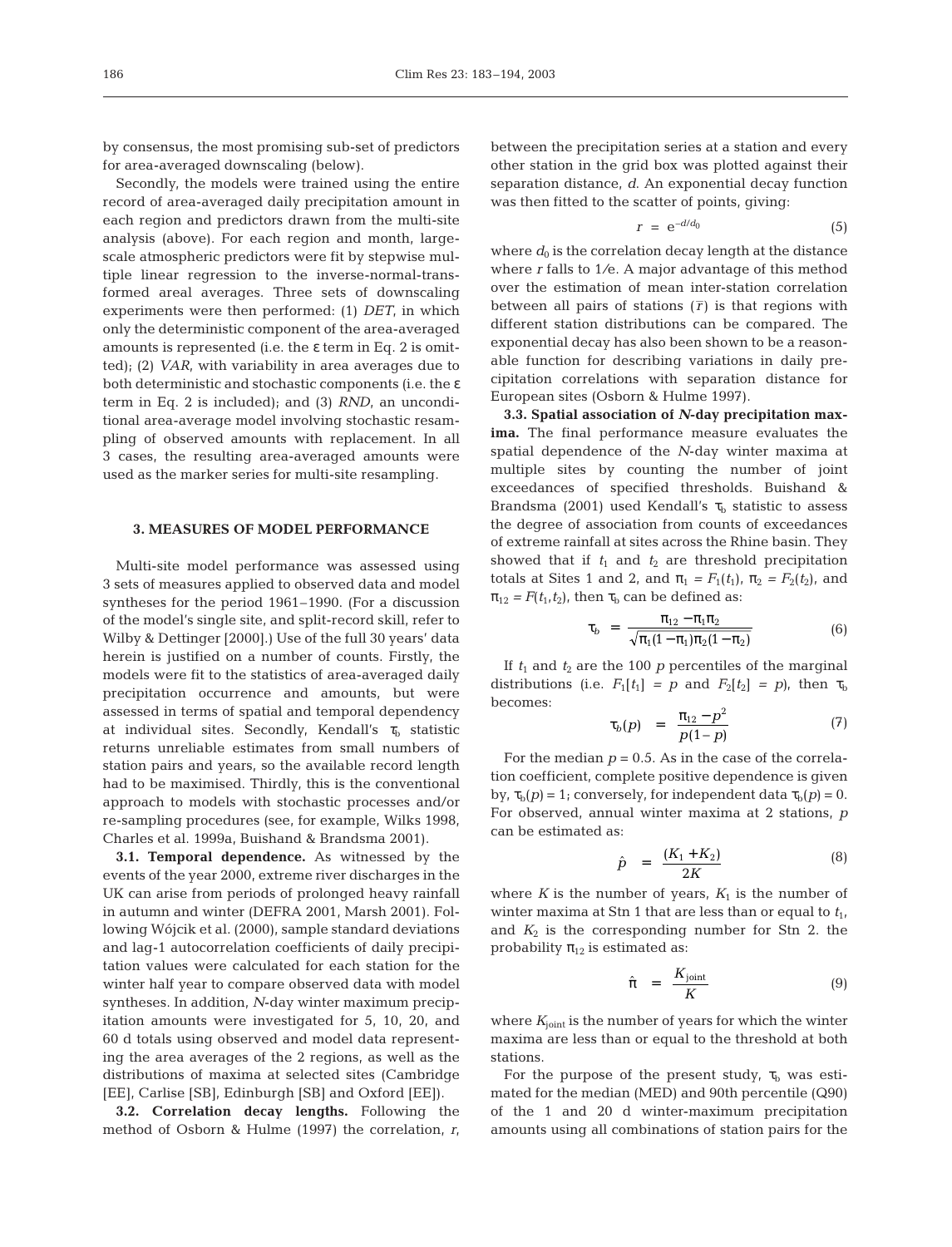period 1961–1990. Resulting estimates of  $\tau_{\rm b}$  for observed and synthetic series were then plotted against separation distance and smoothed using the exponential decay function (see above), to estimate an equivalent correlation decay length for the joint exceedances. Smoothing is necessary because estimates of  $\tau_{\rm b}$  for individual station pairs have large standard errors (Buishand & Brandsma 2001).

## **4. RESULTS**

## **4.1. Selection of predictors**

Table 1 shows the frequency of predictor variable selection (number of stations), comparing the outcome for EE with that for SB. For each station, the optimal combination of predictors was identified by stepwise multiple linear regression, with the stipulation that all regression coefficients of included predictors be significant at  $p \leq 0.001$ . In both regions, the specific humidity at 500 hPa (Q500) was selected at every station. Near-surface relative humidity (RSUR) and nearsurface southerly wind (VWND) were selected at the majority of sites in SB, but rarely at sites in EE. The 500 hPa geopotential height (H500) was the second most frequently selected predictor in EE and, along with the near-surface vorticity (VORT), was chosen at over half the sites in SB. Mean sea-level pressure (MSLP) was the fifth most frequently selected variable. The wind strength at 500 hPa (F500) was of secondary importance at SB stations, but of no consequence to precipitation at stations across EE. Apart from the near-surface specific humidity (QSUR) in EE, the remaining selected predictors represent regional winds at various heights in the atmosphere, mainly of local importance to stations across SB. The larger number of predictors selected for SB stations probably reflects the greater heterogeneity of the topography in this region. Finally, it is worth noting that 15 out of the possible 32 predictors were never selected, and that only 12 predictors were selected on more than 1 occasion.

The above predictors convey information about different aspects of the atmosphere (i.e. thickness, circulation and moisture content), and they have been variously related to precipitation in earlier regional studies (e.g. Kilsby et al. 1998, Charles et al. 1999a, Murphy 1999). Nonetheless, the percentage of explained variance for daily precipitation occurrence at individual stations was relatively low, averaging 25% across EE and 30% across SB. Average levels of explained variance were even lower for precipitation amounts, just 9 and 17%, respectively. This reflects, in part, the

Table 1. Predictor variable description and frequency of selection at individual stations. EE: Eastern England; SB: Scottish Borders

| Predictor                                                                        | Description                    | EE.<br>$(n = 12)$ | <b>SB</b><br>$(n = 12)$ |  |  |  |  |
|----------------------------------------------------------------------------------|--------------------------------|-------------------|-------------------------|--|--|--|--|
| $Q500^{a,b}$                                                                     | Specific humidity at 500 hPa   | 12                | 12                      |  |  |  |  |
| $H500^{a,b}$                                                                     | 500 hPa geopotential height    | 10                | 7                       |  |  |  |  |
| VWND <sup>b</sup>                                                                | Near-surface southerly wind    | 3                 | 9                       |  |  |  |  |
| <b>VORT<sup>b</sup></b>                                                          | Near-surface vorticity         | 4                 | 7                       |  |  |  |  |
| <b>MSLP</b>                                                                      | Mean sea-level pressure        | 4                 | 5                       |  |  |  |  |
| <b>RSUR<sup>b</sup></b>                                                          | Near-surface relative humidity | $\Omega$          | 9                       |  |  |  |  |
| $QSUR^a$                                                                         | Near-surface specific humidity | 4                 | 1                       |  |  |  |  |
| F500 <sup>b</sup>                                                                | Wind strength at 500 hPa       | 0                 | 5                       |  |  |  |  |
| $UWND^a$                                                                         | Near-surface westerly wind     | 1                 | 3                       |  |  |  |  |
| U500                                                                             | Westerly wind at 500 hPa       | 0                 | 3                       |  |  |  |  |
| U850                                                                             | Westerly wind at 850 hPa       | 0                 | $\overline{2}$          |  |  |  |  |
| $V850^a$                                                                         | Southerly wind at 850 hPa      | 2.                | $\overline{0}$          |  |  |  |  |
| V500                                                                             | Southerly wind at 500 hPa      | 0                 | 1                       |  |  |  |  |
| H850                                                                             | 850 hPa geopotential height    | 0                 | 1                       |  |  |  |  |
| Z850                                                                             | Vorticity at 850 hPa           | 1                 | $\theta$                |  |  |  |  |
| F850                                                                             | Wind strength at 850 hPa       | 0                 | 1                       |  |  |  |  |
| D850                                                                             | Divergence at 850 hPa          | 1                 | $\Omega$                |  |  |  |  |
| <sup>a</sup> Included in EE area model<br><sup>b</sup> Included in SB area model |                                |                   |                         |  |  |  |  |

decision to evaluate predictors without seasonal stratification. Had predictor-predictand relationships been examined at the seasonal or monthly level, different combinations might have emerged, with higher levels of explained variance anticipated for winter, and lower for summer (Wilby & Wigley 2000).

For example, Fig. 2 shows variations in the correlation between wet-day amounts at Eskdalemuir (the westernmost station in SB) and 2 of the most influential predictors at this site (MSLP and QSUR). Although both predictors could have been selected at this site on the basis of the average correlation throughout the year, it is evident that amounts are most strongly asso-



Fig. 2. Monthly variations in the strength of the correlation between daily wet-day amounts at Eskdalemuir (55° 19' N, 3° 12' W) and mean sea-level pressure (MSLP) and near surface specific humidity (QSUR) over the Scottish Borders region, 1961–1990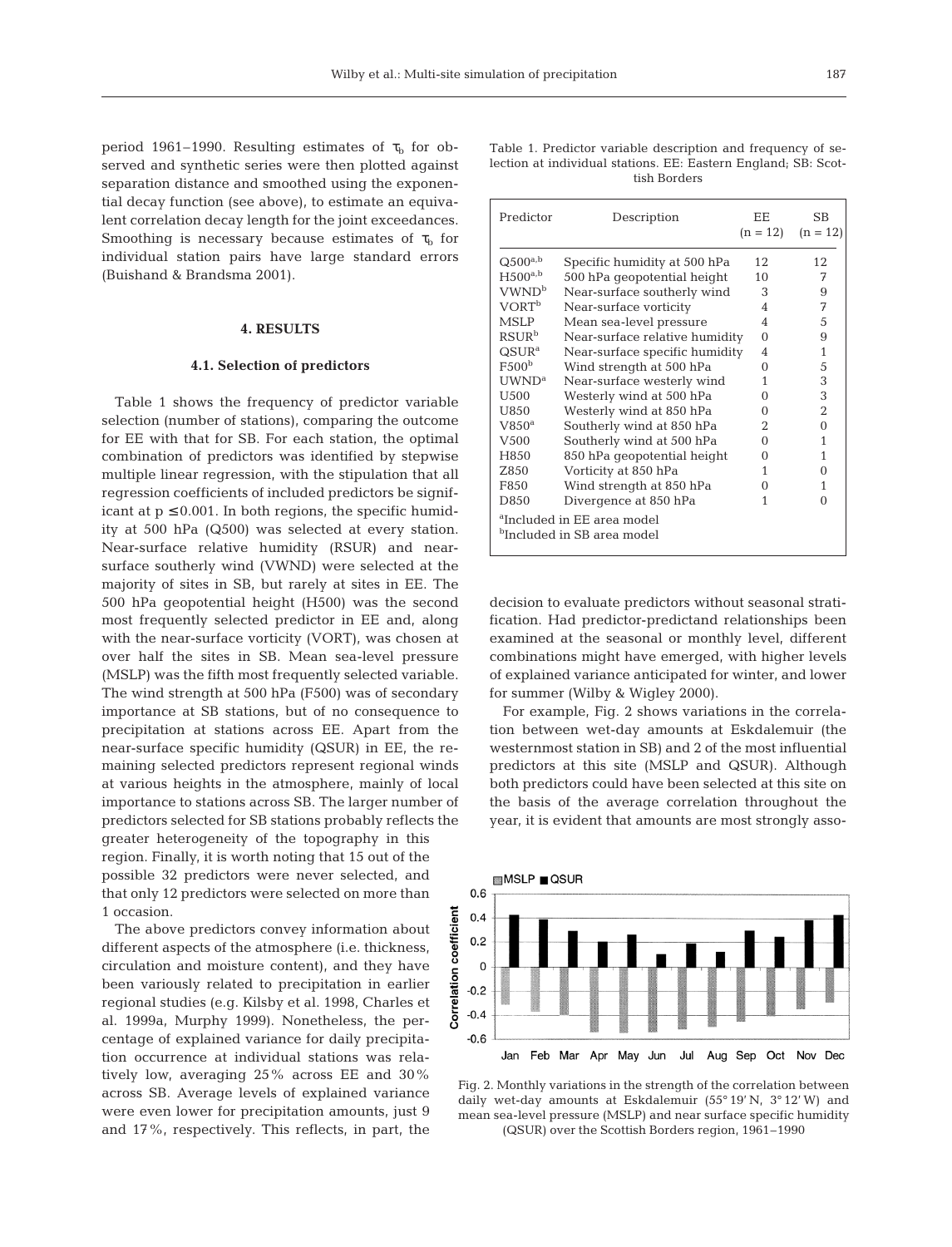

Fig. 3. Comparison of observed versus synthetic (a) standard deviations and (b) lag-1 autocorrelations of daily precipitation amounts at all stations in EE (left) and SB (right), 1961–1990. Open triangles denote the *VAR* model, and open circles the *DET* model; solid symbols are the respective results for area averages

ciated with QSUR in winter, and with MSLP in summer. Regional variations in explained variance are also consistent with previous studies showing generally greater skill over wetter western and northern areas than over drier regions to the south and east (e.g. Goodess & Palutikof 1998, Murphy 1999). This probably reflects the greater proximity of moisture sources in the west and the greater significance of sub-grid scale, convective precipitation events in the south and east.

There are a number of practical and theoretical advantages of using area-average series as opposed to individual station series for downscaling (Gregory et al. 1993). Although area averaging reduces the probability of zero rainfall and increases the probability of small non-zero amounts, it also reduces the variability due to very local events and thereby increases the signal attributable to large-scale forcing. This is reflected in the improved levels of explained variance for areaaverage models when stepwise multiple linear regression was used to identify optimal sets of predictors. In Region EE, the 5 predictor variables Q500, H500, QSUR, UWND and V850 explain 33% of the variance in area-averaged daily precipitation amounts. In Region SB, the 6 predictors Q500, H500, VWND, VORT, RSUR and F500 explain 42% of the variance. These 2 sets of predictors were used to train the monthly models in SDSM and then to generate the

*DET* and *VAR* marker series used in the following syntheses of multi-site precipitation.

## **4.2. Temporal dependence**

Fig. 3a compares the standard deviations of observed and synthetic daily precipitation amounts for all stations in EE (left panel) and SB (right panel). The average percentage differences between observed and synthetic series *(VAR)* were 3 and 2% in EE and SB, respectively. The largest outliers in EE were the stations at Lowestoft  $(52°29' N, 1°45' E)$  and Manston (51° 21' N, 1° 21' E)—2 coastal locations situated at the very easterly margin of the grid box (see Fig. 1). In comparison, *DET* consistently under-represented standard deviations at all stations in both regions, by an average of 16% in EE and by 31% in SB. The greater skill of *VAR* was also reflected in the area-

averaged results with differences of less than 4% in both regions. As would be expected, the unconditional resampling by *RND* produced near-perfect syntheses of the standard deviations at all stations (not shown).

Fig. 3b compares the lag-1 autocorrelations of observed, *VAR* and *DET* precipitation amounts for all stations in EE (left) and SB (right); *RND* produced negligible temporal dependency so is not shown. In both regions, *VAR* slightly under-represented the autocorrelation and, as before, the 2 outliers for EE were Lowestoft and Manston. Conversely, *DET* generally overestimated temporal dependency, and for EE exhibited far greater inter-station variability of autocorrelations than in observations. This was because *VAR* consistently over-estimated the frequency of dry-days (by as much as 6% at some sites), thereby increasing persistence relative to observations. The area-average autocorrelation for *VAR* reflected the underestimation at the station level, but for *DET* the difference from observations was even higher. Again, this was attributed to over-representation of dry days by *DET*: for area averages this was  $+9\%$ .

Discrepancies in the standard deviation and autocorrelation of daily precipitation amounts are manifested in *N*-day winter maximum precipitation amounts. Figs. 4 & 5 compare distributions of observed and synthetic 5, 10, 20 and 60 d area-averaged amounts for EE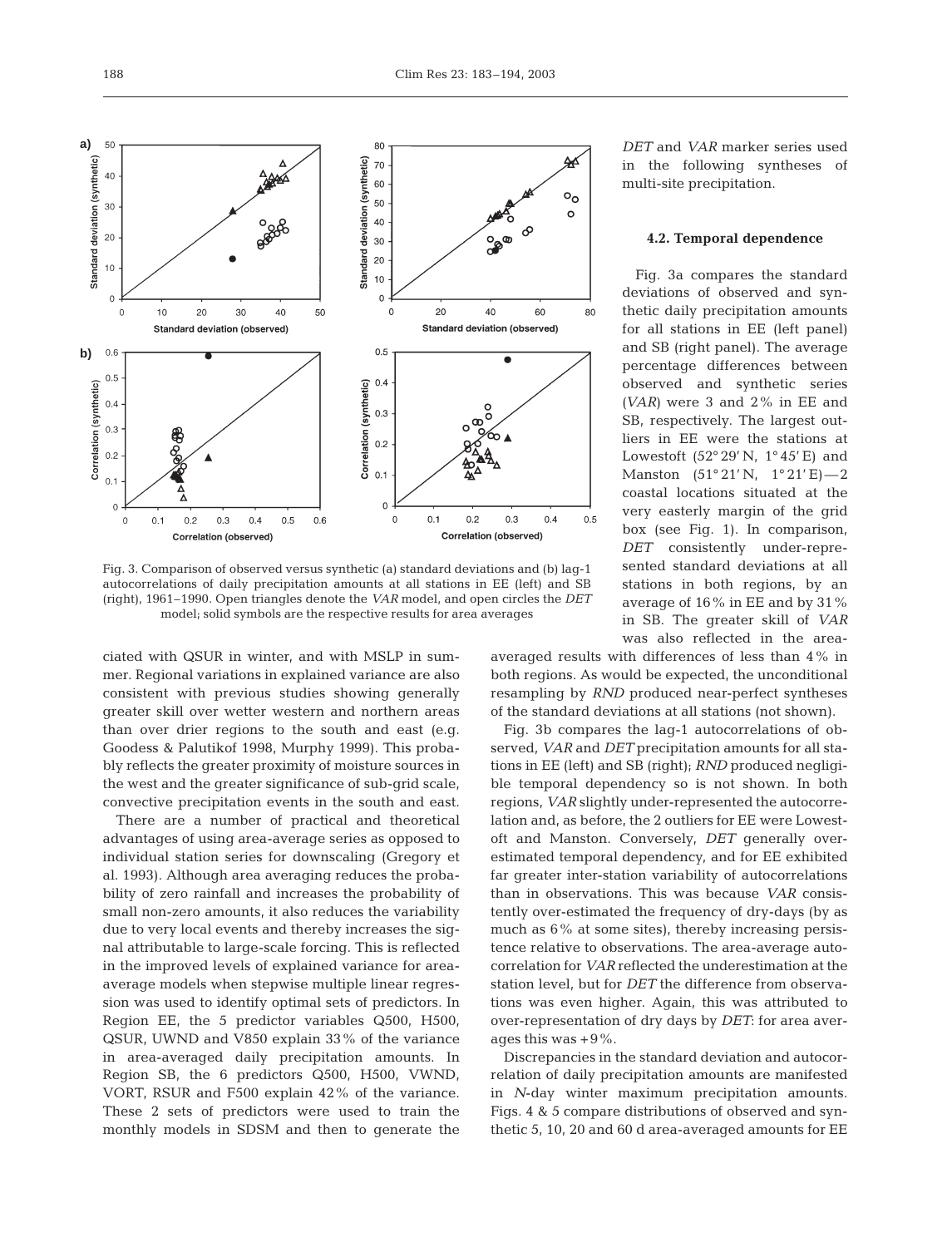

Fig. 4. Distributions of 5, 10, 20, and 60 d annual maximum precipitation for the winter season (September–March) in EE, 1961–1990. Solid lines represent observations; open symbols are model syntheses ( $\Delta$ : *VAR*;  $\Box$ : *RND*; S: *DET)*

and SB, respectively. *VAR* consistently produced the best synthesis of maxima for both regions, for all return periods and values of *N*. However, *VAR* generally over-estimated the magnitude of longer-duration events in SB and underestimated shorter-duration amounts in EE. *DET*, and to a lesser extent *RND*, under-estimated magnitudes of *N*-day maxima throughout. Presumably, *DET* under-estimates maxima because the standard deviation of daily amounts is too low, leading to sequences of moderate-sized daily amounts, whereas *RND* under-estimates because the model has a temporal persistence too low to synthesise prolonged spells of heavy rainfall. The fact that *RND* produced more realistic distributions of EE maxima than *DET* implies that, for this measure, replicating the overall distribution of daily amounts was more important than replicating the serial correlation of amounts.

The above findings were also valid at the level of individual stations. Once again, *VAR* showed greater skill than both *RND* and *DET* for winter maxima at Cambridge and Oxford (Fig. 6). However, the superiority of *VAR* over *RND* was less pronounced, especially for the 60 d amounts. As for the SB area average, *VAR* over-estimated the 20 and 60 d amounts at both Carlisle and Edinburgh (Fig. 7). Interestingly, none of the models replicated the marked step-change in amounts at Carlisle associated with 20 and 60 d events of 25+ years return period, although a similar feature in the Oxford 60 d distribution was synthesised by *VAR* (Fig. 6).

#### **4.3. Correlation decay lengths**

Comparisons of observed and synthetic inter-site correlations were undertaken for all possible pairs of daily precipitation series. Fig. 8a shows that *DET* systematically under-estimates the pairwise correlations of station daily precipitation series across the EE region, whereas the *VAR* and *RND* procedures are clearly much more successful in simulating this aspect of spatial dependency. The same pattern of behaviour was evident for the SB region (Fig. 8b). As would be expected, *RND* produces near-perfect spatial correlations,



Fig. 5. Distributions of 5, 10, 20, and 60 d annual maximum precipitation for the winter season (September–March) in SB, 1961–1990. Solid lines represent observations; open symbols are model syntheses ( $\Delta$ : *VAR*;  $\Box$ : *RND*; S: *DET)*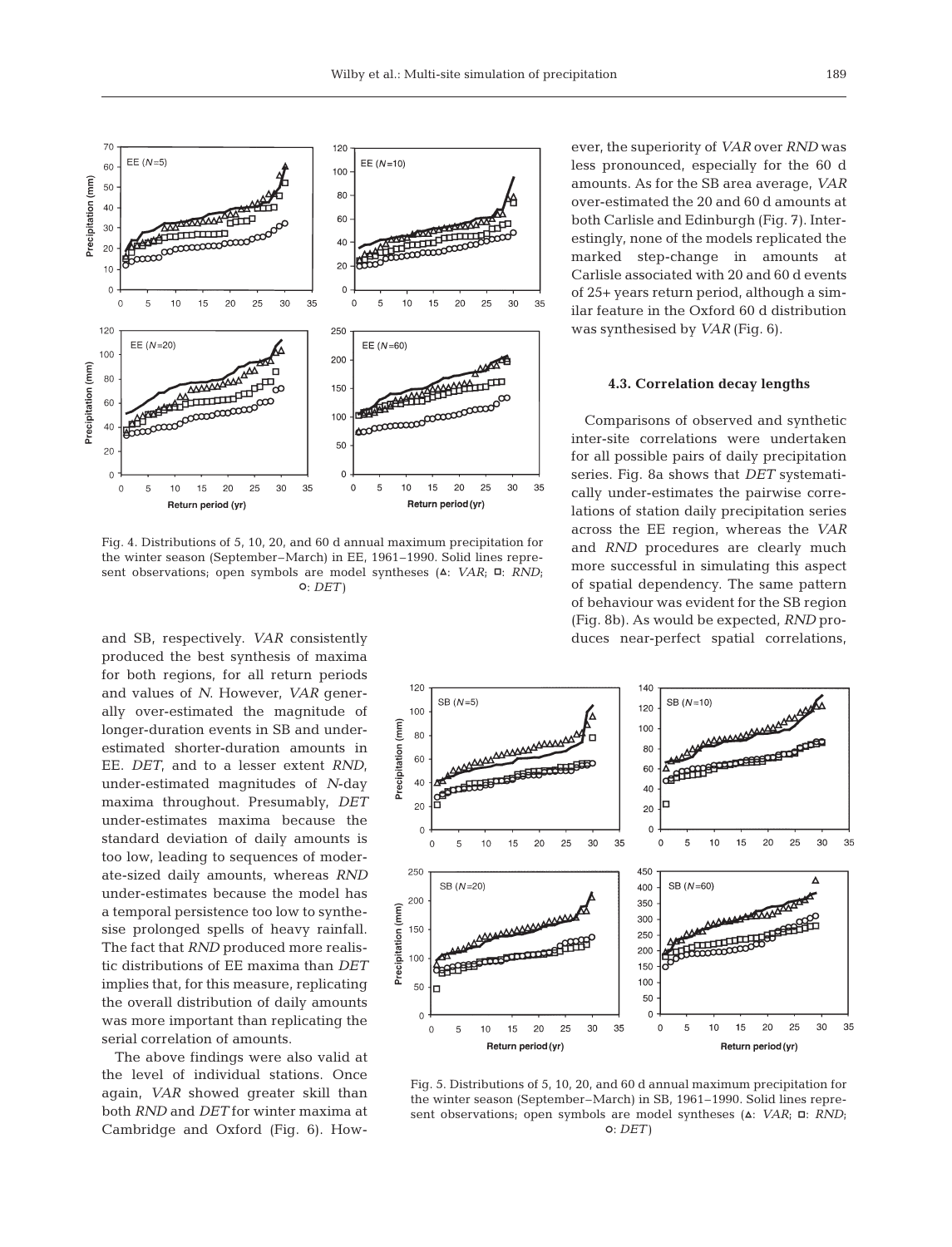

Fig. 6. Distributions of 20 and 60 d annual maximum precipitation for the winter season (September–March) at Cambridge and Oxford, 1961–1990. Solid lines represent observations; other symbols are model syntheses  $(A: VAR; ∎: RND; ∘: DET)$ 

whilst *VAR* a slight positive bias, and *DET* significant under-estimation of inter-station correlations. The depressed pairwise correlations of *DET* was attributed to the relatively narrow sampling range of daily precipitation by this model, as indicated by the under-estimated standard deviation of daily amounts (noted above).

An alternative means of visualising the results in Fig. 8 is to plot each set of pairwise correlations of station daily precipitation series versus station separation distance. For example, Fig. 9 shows the expected decline from the high correlations of nearest neighbours to the low correlations of distant sites across the 2 regions. The structure of the observed decay differs between the regions: EE displays a progressive decline with distance compared with the more heterogeneous pattern for SB, again no doubt reflecting the more complex orography of the latter region. However, the under-estimation by *DET* of correlation strengths at all separations is clearly evident in both cases.

Table 2 compares the decay lengths (km) estimated from the best-fit exponential function of pairs of correlations of station daily precipitation series versus separation distance (Eq. 5) for observed and synthetic (*DET*, *VAR*, and *RND)* data. Osborn & Hulme (1997) report that the characteristic scale of observed precipitation-causing disturbances is larger in winter than in summer, due to a higher proportion of precipitation associated with fronts in winter. (Events associated with winter weather fronts are generally more widespread than summer convective storms, leading to greater decay lengths in winter.) Although *VAR* and *RND* (but not *DET)* simulate well the correlation decay length for the year as a whole (Table 2), none of the models capture observed seasonal variations in the decay length. For example, observed decay lengths vary between 189 km (145 km) in summer and 270 km (227 km) in winter for EE (SB). However, the models yield approximately the same decay lengths all year round because the normal cumulative distribution (φ) used for resampling daily amounts was not stratified by season



Fig. 7. Distributions of 20 and 60 d annual maximum precipitation for the winter season (September–March) at Carlisle and Edinburgh, 1961–1990. Solid lines represent observations; other symbols are model syntheses ( $\Delta$ : *VAR*; ם: *RND*; o: *DET*)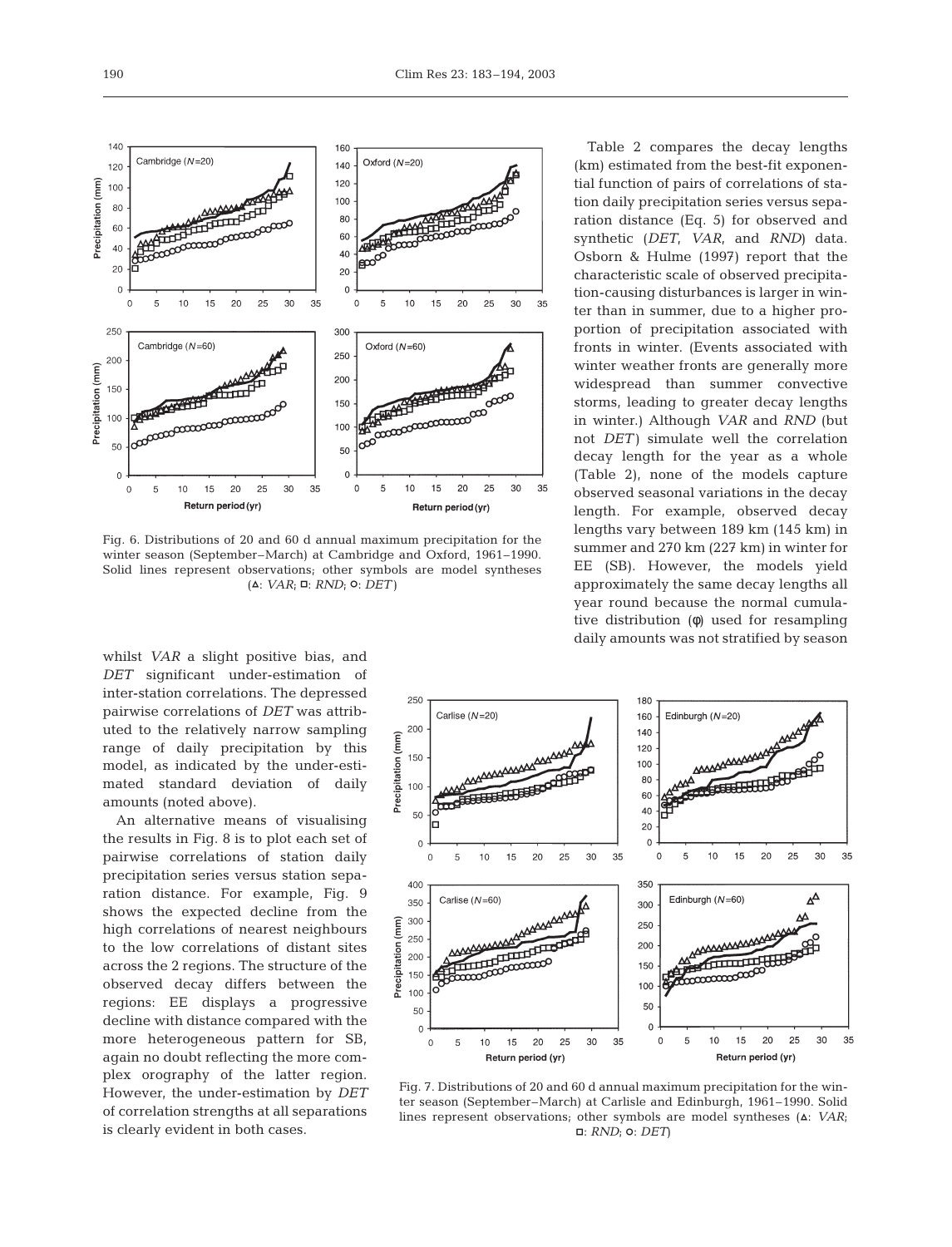

Fig. 8. Comparisons of pairwise correlations of station daily precipitation amounts in the observations (horizontal) and synthetic series (vertical) generated by *DET*, *VAR* and *RND* for (a) EE and (b) SB

Table 2. Correlation decay lengths (km) obtained from all possible pairs of station daily precipitation time series using the entire year. The best model syntheses of observations are given in **bold**

| FF. |  |  |  | SB.                                                                                    |  |  |  |  |  |
|-----|--|--|--|----------------------------------------------------------------------------------------|--|--|--|--|--|
|     |  |  |  | Obs. DET VAR RND Obs. DET VAR RND  <br>  213 126 <b>215</b> 226 211 135 232 <b>213</b> |  |  |  |  |  |

by means of Kendall's  $\tau_{\rm b}$  statistic. For example, Fig. 10 shows estimates of  $\tau_b$  for Q90 of the 1 d winter maxima across EE, together with the exponential function for observed and synthetic data. As expected, joint exceedences of observed series are relatively high at short distances, and they decrease for greater separations. This trend is reproduced by the models; however, all 3 under-estimate  $\tau_b$  for nearest neighbours and overestimate joint exceedances at greater separations.

or month, unlike the regression coefficients in Eqs. (1) & (2). This implies that conditioning *Zi* in Eq. (2) by atmospheric predictors alone (albeit weighted by different coefficients in each month) does not implicitly capture seasonal variations in correlation decay lengths.

# **4.4. Association of** *N***-day winter maxima**

The spatial dependence of winter maxima precipitation totals was assessed for all station pairs



Fig. 9. Correlation between pairs of station daily precipitation amounts vs their separation distance for all possible combinations of station pairs in EE (left) and SB (right), 1961–1990. Solid lines represent exponential decay functions fitted to the observations (solid circles); open symbols are model syntheses ( $\Delta$ : *VAR*;  $\Box$ : *RND*;  $\odot$ : *DET*)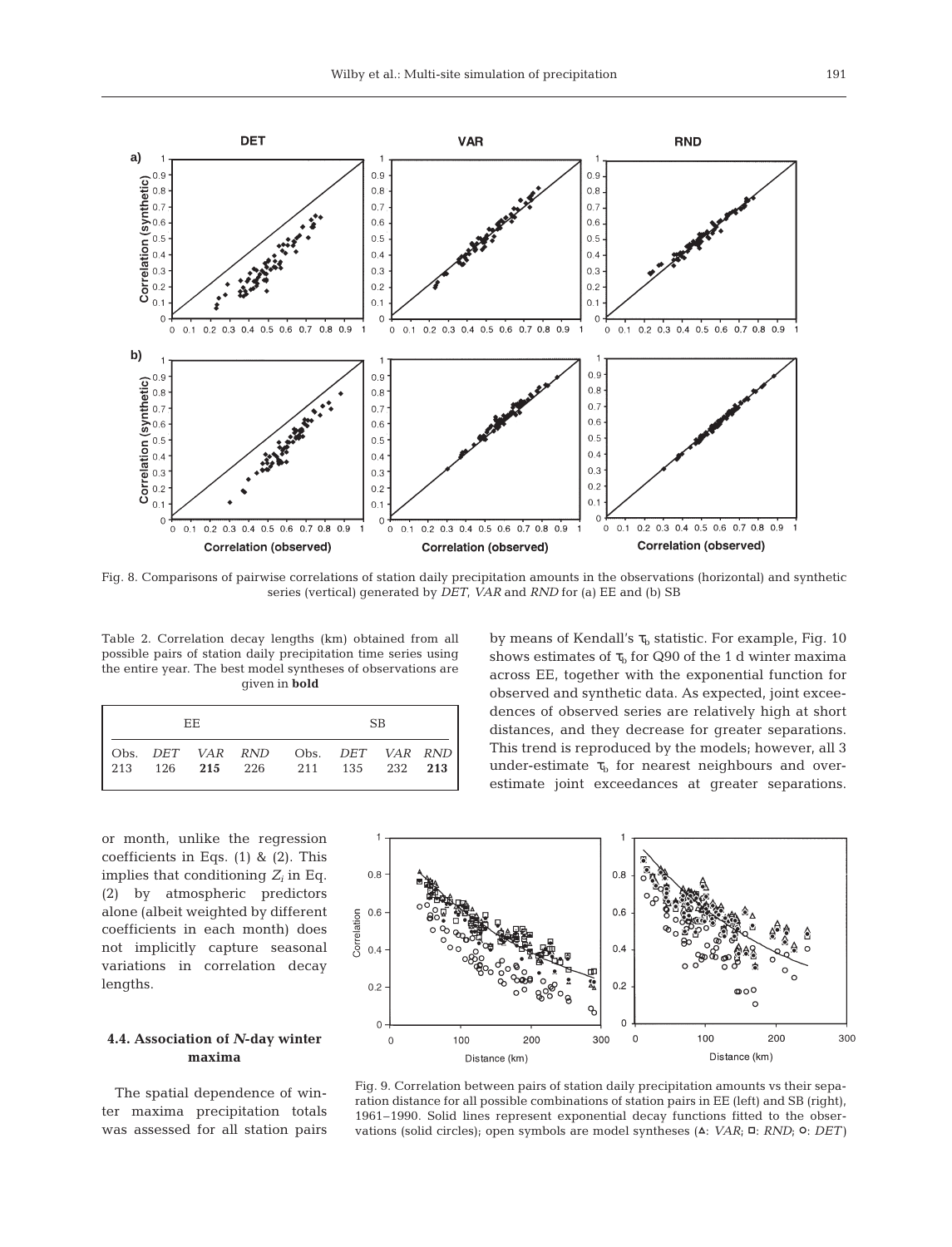

Fig. 10. Estimates of Kendall's  $\tau_b$  for the 90th percentile (Q90) 1 d winter maxima precipitation amounts across EE, 1961– 1990. The solid black line represents the exponential decay function fitted to the observations  $(\bullet)$ ; grey dotted line and  $\circ$ : *DET*; solid grey line and △: *VAR*; grey dashed line and □: *RND* 

Over-estimation of long-distance associations was particularly evident in *RND*; conversely, *DET* performed worst for nearest neighbours.

As in Section 4.3, decay lengths were estimated from the best-fit exponential function of  $\tau_b$  for all station pairs. Table 3 reports the decay lengths arising from the Q90 and MED of the 1 and 20 d winter maxima. Comparing the results for 1 and 20 d maxima, it is evident that the average strength of association is typically greater for longer-duration events. These results are consistent with the findings of Buishand & Brandsma (2001) for 1 and 10 d winter maximum precipitation in the Rhine basin. Overall, *VAR* yielded the best estimates of the 20 d maxima in EE, whereas *DET*

Table 3. Decay lengths (km) obtained from Kendall's  $\tau_{\rm b}$  using all possible pairs of stations. The best model syntheses of observations are given in **bold**. na: no relationship with distance

|                                                                                      | Obs. DET VAR RND Obs. DET VAR RND |  |  |  |  |  |  |  |
|--------------------------------------------------------------------------------------|-----------------------------------|--|--|--|--|--|--|--|
| $Q90_{20}$ 113 162 110 154 37 5 > 300 > 300<br>$Q90_1$ 94 4 75 75 24 32 18 32        |                                   |  |  |  |  |  |  |  |
| $\text{MED}_{20}$ 205 > 300 270 107 97 112 > 300 47<br>$MED_1$ 79 na 28 57 5 4 33 33 |                                   |  |  |  |  |  |  |  |

Table 4. Average Kendall's  $\tau_b$  using all possible pairs of stations. The best model syntheses of observations are given in **bold**

|                                                           | $\frac{1}{1}$ FIE $\frac{1}{1}$ $\frac{1}{1}$ $\frac{1}{1}$ $\frac{1}{1}$ $\frac{1}{1}$ $\frac{1}{1}$ $\frac{1}{1}$ $\frac{1}{1}$ $\frac{1}{1}$ $\frac{1}{1}$ $\frac{1}{1}$ $\frac{1}{1}$ $\frac{1}{1}$ $\frac{1}{1}$ $\frac{1}{1}$ $\frac{1}{1}$ $\frac{1}{1}$ $\frac{1}{1}$ $\frac{1}{1}$ $\frac{1}{1}$ $\frac{1}{1$ |                                   |  |  |  |  |  |  |
|-----------------------------------------------------------|------------------------------------------------------------------------------------------------------------------------------------------------------------------------------------------------------------------------------------------------------------------------------------------------------------------------|-----------------------------------|--|--|--|--|--|--|
|                                                           |                                                                                                                                                                                                                                                                                                                        | Obs. DET VAR RND Obs. DET VAR RND |  |  |  |  |  |  |
| $Q90_{20}$ 0.30 0.35 0.32 0.40 0.19 0.28 0.44 0.20        |                                                                                                                                                                                                                                                                                                                        |                                   |  |  |  |  |  |  |
| $Q90_1$ 0.23 0.07 0.21 0.27 0.12 0.18 0.11 0.19           |                                                                                                                                                                                                                                                                                                                        |                                   |  |  |  |  |  |  |
| $\text{MED}_{20}$ 0.45 0.53 0.46 0.29 0.37 0.38 0.53 0.23 |                                                                                                                                                                                                                                                                                                                        |                                   |  |  |  |  |  |  |
| $MED_1$ 0.28 0.15 0.16 0.15 0.18 0.18 0.18 0.23           |                                                                                                                                                                                                                                                                                                                        |                                   |  |  |  |  |  |  |

was most proficient for SB. The pattern for 1 d maxima was less clear-cut: *RND* performed best in EE but not in SB.

Finally, it is evident from Table 3 that the spatial coherence (i.e. decay lengths) of joint exceedances was much greater across EE than SB. This is confirmed by the regional average Kendall's  $\tau_{\rm h}$  shown in Table 4. With the exception of the MED of 1 d maxima, *VAR* produced a close approximation of the average level of association across EE. Again, the results for SB are less consistent, with no model emerging as overall leader. However, all models correctly signified that the joint exceedences were strongest for the MED of 20 d maxima, and least for the Q90 of the 1 d maxima. In other words, the 20 d event that occurs on average once in 2 yr (MED) has greater spatial coherance than the single-day event that occurs on average once in 10 yr (Q90).

# **5. DISCUSSION AND CONCLUSIONS**

Multi-site downscaling of daily precipitation using conditional resampling methods was explored for Eastern England (EE) and the Scottish Borders (SB). Following an investigation of the relative importance of a host of atmospheric predictors to station precipitation series, the Statistical DownScaling Model (Wilby et al. 2002b) was used to synthesise area-averaged daily precipitation amounts in each region. Three methods were compared: (1) a fully deterministic procedure involving atmospheric conditioning of precipitation amounts *(DET)*; (2) a semi-stochastic procedure involving atmospheric forcing *and* stochastic representation of model errors *(VAR)*; and (3) an unconditional procedure involving random sampling of daily precipitation amounts with replacement *(RND)*. Multi-site series were then constructed for each method and region by sampling the days at constituent stations corresponding to the days represented by the area-average 'marker' series. Finally, the realism of multi-site precipitation amounts was assessed using a range of statistical measures of temporal and spatial dependency.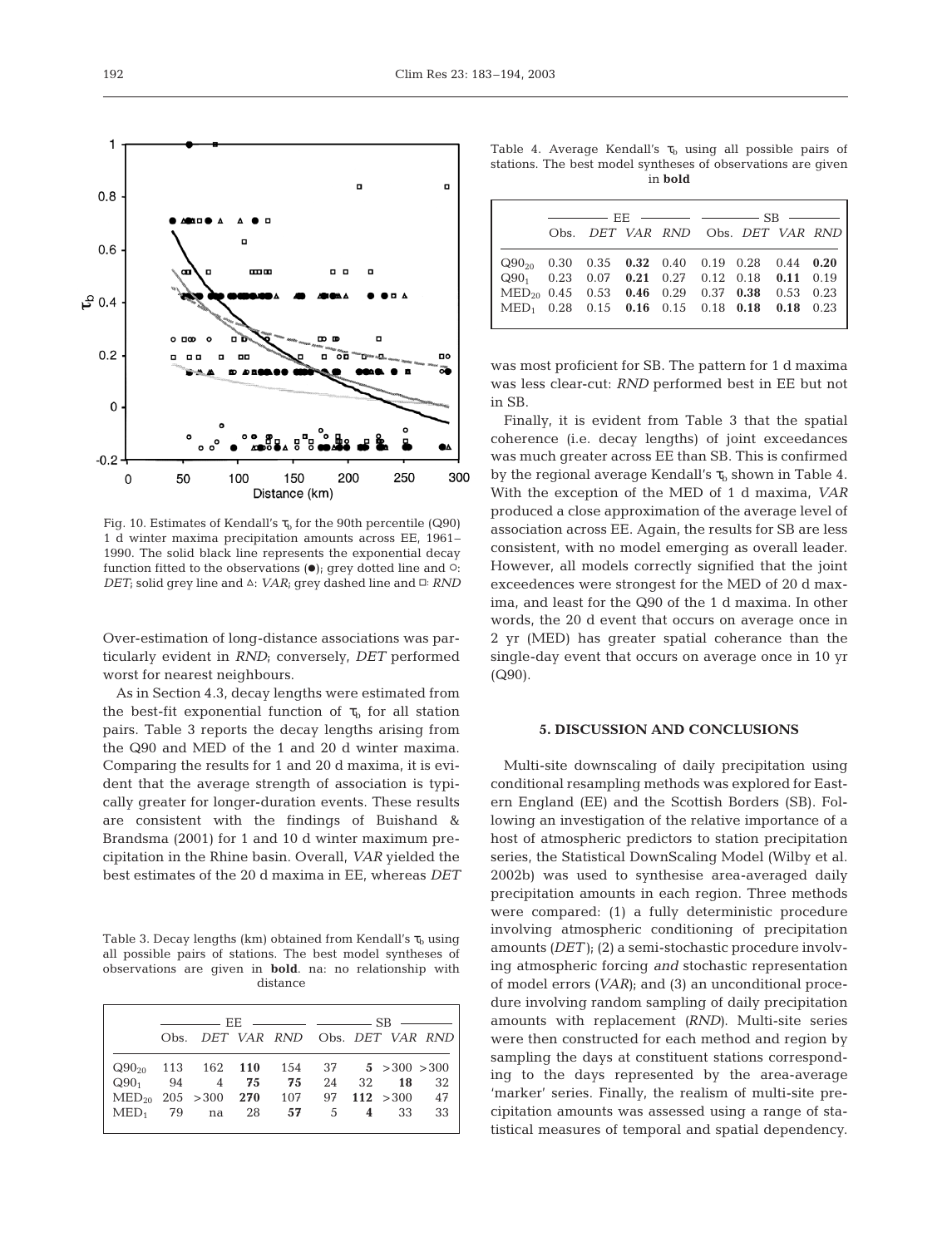The analysis of large-scale predictor-predictand relationships supported the view that atmospheric humidity, in addition to circulation patterns, is needed for effective downscaling of daily precipitation amounts (Charles et al. 1999b, Wilks & Wilby 1999, Beckmann & Buishand 2001). Comparisons of the dominant predictor variables of EE with those of SB further underlined the level of sub-regional variability of predictors. This reflects the interaction of regional airflows with local variations in station elevation, aspect, proximity to coast, etc. (see Kilsby et al. 1998). Correlations between grid-box circulation indices and precipitation are typically stronger at locations near oceanic sources in winter, where the advection of atmospheric moisture is more direct (Robertson & Ghil 1999, Wilby & Wigley 2000). This was reflected by the higher explained variance for area-averaged precipitation in SB (42%) than in EE (33%). Furthermore, westerly winds figured more prominently as predictors of precipitation amounts at stations in the 'maritime' SB grid box than in the 'near-continental' EE grid box.

The preceding analyses indicated that some, but by no means all, of the variance in daily area-averaged precipitation amounts was explained by large-scale atmospheric predictor variables. In fact, the fully deterministic *DET* procedure for generating area-averaged daily precipitation amounts was the least successful of the 3 methods for multi-site resampling. This was because the variance of the daily area averages was too low (resulting in under-estimated standard deviation of daily amounts and winter *N*-day maxima at individual stations), whereas the lag-1 autocorrelation coefficient was too high (due to over-representation of dry-days). The *DET* procedure also significantly under-estimated spatial dependency amongst stations for both daily series and joint exceedance of *N*-day amounts. Without artificial variance inflation *DET* resamples from too narrow a range of observed daily amounts to produce credible syntheses of observed data.

In contrast, the *RND* procedure for synthesising area-average marker series resamples from the full range of daily amounts at the station level, and hence it yields excellent results for the standard deviation. Unsurprisingly, the lag-1 autocorrelation coefficient of observed series is not replicated by this method. The absence of conditioning by atmospheric predictors also meant that the distribution of *N*-day winter maxima was generally too low (i.e. without atmospheric modes leading to clusters of heavy rain-days, winter maxima are less likely to be represented stochastically). However, as expected, *RND* did yield near-perfect results for pairwise correlations of station daily precipitation amounts and decay lengths for 1 d joint exceedances of MED and Q90 amounts. Decay dis-

tances for the 20 d exceedances of MED were significantly under-estimated because of the non-existent autocorrelation. The spatial associations for the 20 d Q90 amounts were more ambiguous, possibly reflecting larger standard errors in the estimate of  $\tau_{\rm b}$  for rarer events.

The *VAR* procedure combines the features of both the *DET* and *RND* methods and, as such, represented the most promising basis for resampling. Standard deviations of daily amounts, area-averaged *N*-day winter precipitation maxima, pairwise correlations of station daily amounts, and decay distances (for daily amounts and joint exceedances) were all successfully synthesised. However, *VAR* was less successful at simulating distributions of station *N*-day winter precipitation maxima and 20 d joint exceedances, particularly across SB. This is because the inclusion of the stochastic component slightly degrades the autocorrelation of synthetic daily series, a deficiency that might be addressed by further conditioning of the error term ε in Eq. (2). Alternatively, the relative significance of the ε term could be reduced through improved conditioning of the daily amounts by a more judicious choice of lagged predictors and/or grid-point location. For example, a number of studies have indicated that the optimum grid point for downscaling does not necessarily coincide with the target region, but may be located to the west or northwest of the station(s) (Wilby & Wigley 2000, Brinkmann 2002).

An acknowledged weakness of the downscaling procedures was their collective failure to reproduce seasonal variations in the pairwise daily correlation and decay lengths. This was traced to the unstratified resampling of daily amounts by  $Z_i$  (Eq. 3). A diagnostic statistic such as the Kolomogorov-Smirnov could, in future, be applied to test for significant differences between the sub-samples of seasonally stratified and unstratified amounts. Although this presents an opportunity for further model refinement, resampling stratified by month or season might not be helpful in all situations. For example, in semi-arid climates there may be insufficient rain days to properly characterise amounts at the monthly scale. Alternatively, Charles et al. (1999a) demonstrated that the worst results from a spatio-temporal model were linked to particular weather states with limited power for resolving precipitation occurrence at multiple sites. In other words, it may be informative to further disaggregate downscaling model output to examine synoptic conditions yielding the largest anomalies in multi-site precipitation amounts. Ongoing research will focus explicitly on *N*day precipitation maxima to identify the most useful predictors for downscaling such events, with a view to constructing climate-change scenarios of future flood risk in the UK.